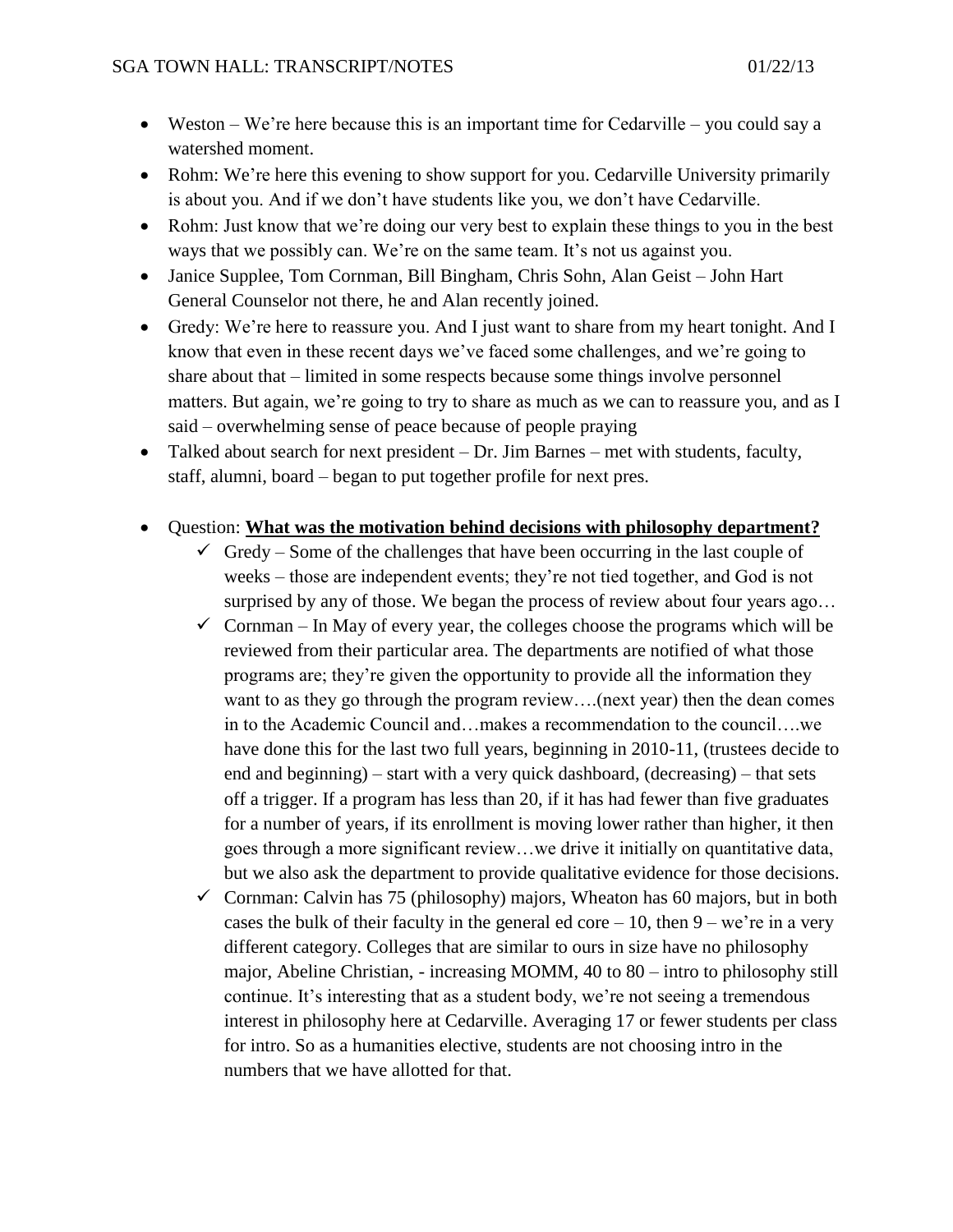- $\checkmark$  Cornman: We don't really talk about it in terms of absolute financial dollars, because it's not a "we will save money if we don't do this." It's the ability to reallocate resources to where it will maximize the benefit for the largest number of students. Right now if we talk about what we allocate for philosophy, we're talking about a relatively small amount of students benefitting from that, verses some of our other majors, where if we reallocated the resources we could have quadruple or even six times the number of students in the programs.
- $\checkmark$  Does this change represent a move away from liberal arts mentality of Cedarville? – Cornman: Absolutely not. This past year, we introduced a brand-new major called the liberal arts major. It is designed to provide our high-end liberal arts students with a liberal arts education…there are significant ACT and GPA requirements –

#### **Understanding there is a non-disclosure agreement, what can you tell us about Dr. Ruby**?

- Gredy: First of all, we miss Dr. Ruby and we appreciate him so much. But at one point, he actually initiated a discussion with me and we began to have a series of meetings, and we came to a mutual agreement that he was going to conclude his service. So during that time, of course as I reflect back, maybe not the best timing, because I know it affects all of us, but yet as we proceeded through them I look back and I know God is not surprised by any of this but actually as we worked through that we ended up coming to a mutual agreement that he was going to conclude his service. And so that's exactly what happened.
- Gredy: I can say for sure that it had nothing to do with any moral issues or anything like that. There are good reasons, and any time you go through that, it's kind of like also with the performance evaluation, which you know we have centralized performance evaluations for all of us here at Cedarville University. And when you work through those, you understand as a leader very much people's strengths, areas they're working on – so, yes, there were good reasons, but again I can't go over those.
- **Why was the non-disclosure agreement necessary** Gredy: This is a common practice; it's a common agreement. And when you're involved in those kinds of things and you do come to some agreements, there's maybe many good things that we did for Dr. Ruby as he's making that transition. Those are private things, and those are things that he and I agreed we would keep private, and of course when you're in one of these things sometimes want to ask people "why did he leave so abruptly?" and even thinking through that one of the things that we think about immediately when you're in that situation and some of you will be – the first thing that's going through your mind when somebody's going through a transition is you're praying for them that God has that next chapter being much better. And so you're really trying to think in helping that person make the emotional thought process and thinking about that next position. So as a part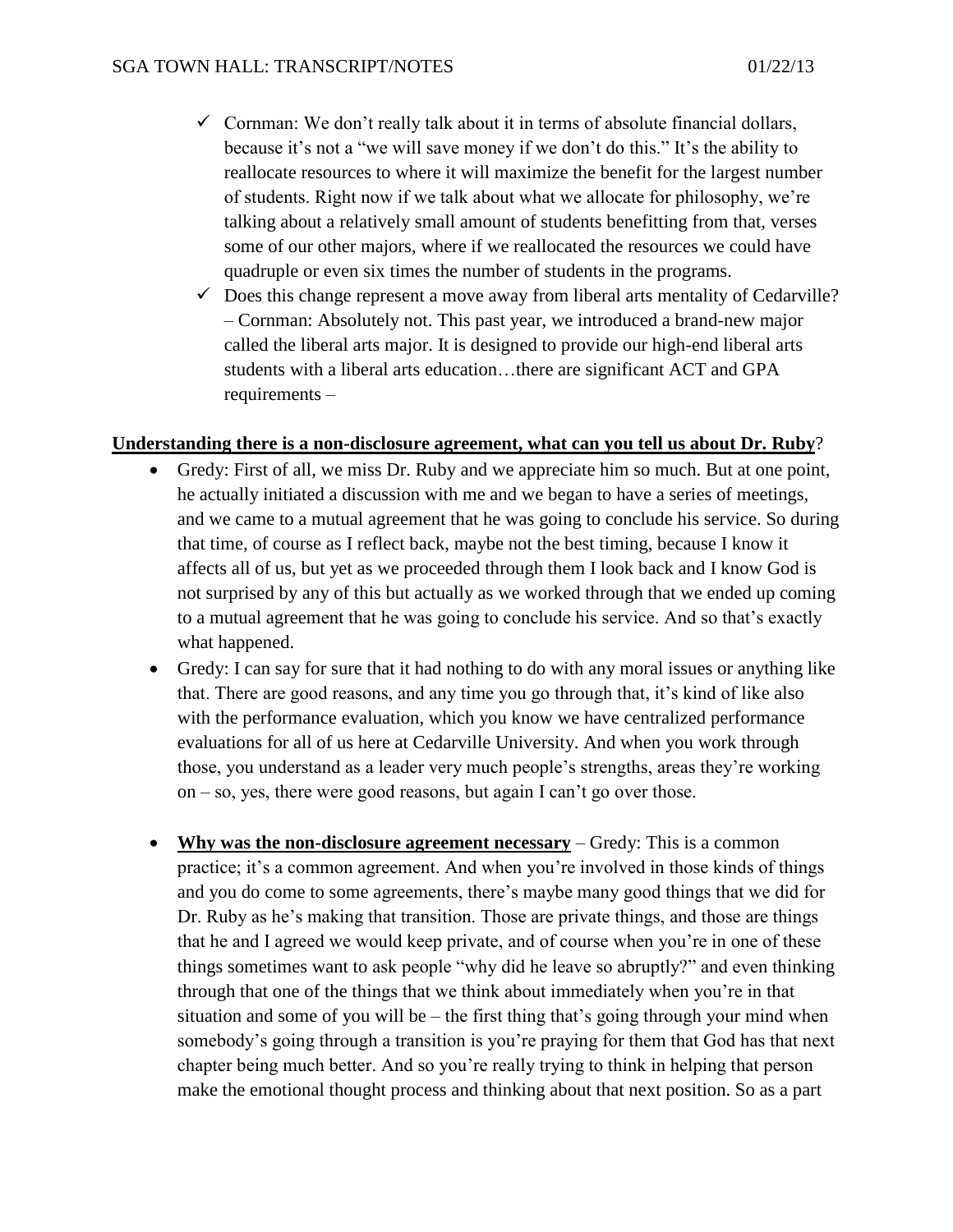of those kinds of things you do everything to give references – we know for instance that Dr. Ruby is highly regarded amongst the CCCU (Council for Christian Colleges and Universities) – there are currently top openings that he might be qualified for, so again even in that particular case, and you might not think this way, but when you're going through this transition, what's going through your heart and mind is you're praying that the next chapter would even be better. So that's why it's so important that we continue to uplift the family, uplift Dr. Ruby, we still care and love him, but – again, there are good reasons, but I can't – we agreed that we would not share them.

- **Why was their no formal recognition of Ruby's leaving, and no celebration like what was done for Chuck?** Gredy – As you can imagine because it's rather quick and we talked to Student Life and we talked about other ways we could celebrate, I know they had individual plans for dinners or ways and I know we really appreciated the way students responded and the things they were doing for Dr. Ruby on his last day and prior to that, so I know some of the ideas are to still continue to find ways to celebrate.
- Gredy: One of the things I quickly tried to reassure everyone in Student Life when we met – because that's a very hard thing, Dr. Ruby being here for quite some time, and he was their leader, so we were trying to reassure them  $-I$  was an advocate for those things that were important to him – and those were things like Critical Concerns Series, diversity – remember, my whole career started in Student Life, so I have a great affinity – but even more particular, as we're looking at what Student Life has been doing here, it is extremely important that we continue to not only do those things but take them to the next level. And one of the things we talked through with SL and I've talked through with Kirsten Gibbs – and she has graciously accepted to be our interim leader for SL – and as she and I have been talking, again, diversity, Critical Concerns,
- **Why is this occurring when we're between presidents?** Gredy: First of all, I never anticipated that Dr. Brown was going to be stepping down. Now, to be really honest, maybe one or two months before, again, we have a close working relationship, a very cordial relationship – as you know, Dr. Brown is a very gracious person. I began to get a couple of cues maybe a month or two before, but really I was just as surprised as you when he then decided to step down. But again, you know, with Dr. Brown, he's going to continue as chancellor, and one of things we've continued to talk about is just again – affordability for our students – continuing his fundraising efforts.
- **Any connection between Brown's resignation and Ruby's?**: Gredy There actually is no correlation between the two. And again, I was just as surprised – had some cues ahead of time, wasn't certain – but again, there's no correlation between the two. In hindsight as you look back, I know it's taken a toll on everyone and that's been the hard part.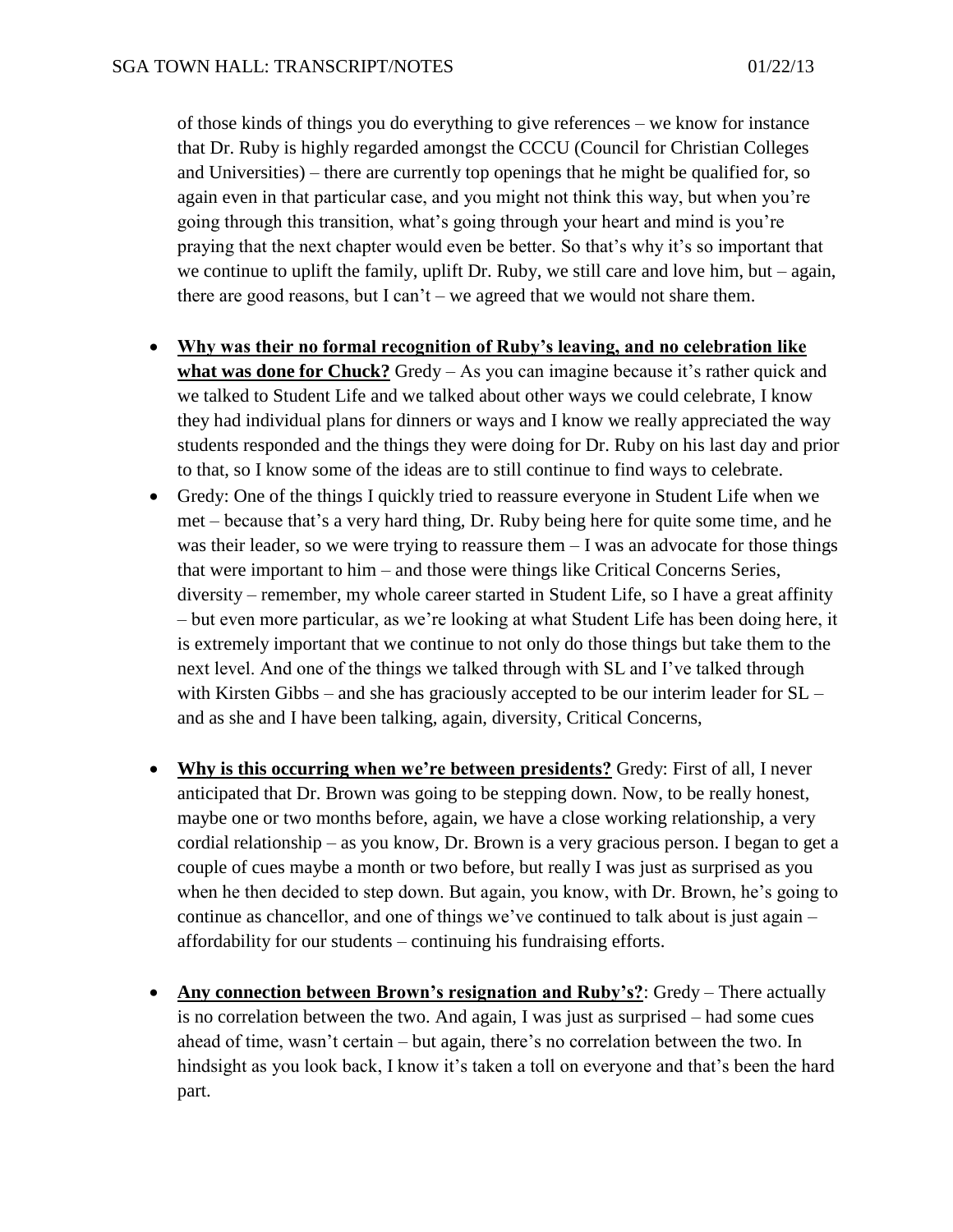- Gredy you need to make this clear: there were no philosophical differences between myself and Dr. Ruby. I enjoyed, I loved going on the Civil Rights Bus tour, I love the Critical Concern series.
- **What was the board's involvement with these decisions?** Gredy In terms of Dr. Brown's position, or him stepping down, he works through that with the board, so that was all between him and the board of trustees. Then in terms of Dr. Ruby's position, that was one where that was actually at my discretion to work through because again those VPs report to me, so that was one that I worked through. But naturally because we have an extremely close relationship with the board members, keeping them informed, and we will be talking about that at our next board meeting, so that was in my prerogative, again, trying to keep the board members very well informed.
- **What's happening at trustee meeting** Gredy: Well, I think several things. We've been making a lot of good momentum on Vision 2020, and we're in process of adding new programs and maximizing those that we have. We're so excited that our MBA has been approved and we'll actually now be able to introduce that online. We're pursuing the occupational therapy program, so again good news items to talk about, but also to apprise them of things we've been facing, and there are several things, and just keeping them apprised, and sharing those things with them.
- Gredy: Obviously there are a lot of things floating around out there, but we continue to plan to be just who we are, and we plan for Cedarville to continue to move forward, perhaps with more energy in the future. That's just the way I am. I think one of the things I shared immediately with our team and we've talked through a lot is that the minute Dr. Brown was actually moving towards chancellorship and therefore we'd be conducting a search for a new president of CU, one of the things we talked about was we will not be resting. That's the way I am. We still need to continue to move forward. And so you will not see Cedarville University changing. If anything – one of the things we talked a lot about was that we've got to continue at a very practical level is actually move resources in ways to promote who Cedarville University is. So again, going forward we hope that we continue to escalate, to proclaim just who we are.

### **What's happening with the budget?**

 Chris Sohn: Last fall, starting around Nov., CU began its annual budget preparation cycle. During this process we pull in all the budget leaders across all the different divisions represented by the people on the stage, and we put together what is a proposed budget for the next year. So we estimate how many students there will be, we put together a projection on what the tuition will be, and those things are approved by the trustees. At the same time, we put together an expense plan for the university, which has to do with increasing resources, decreasing resources, reallocating resources from one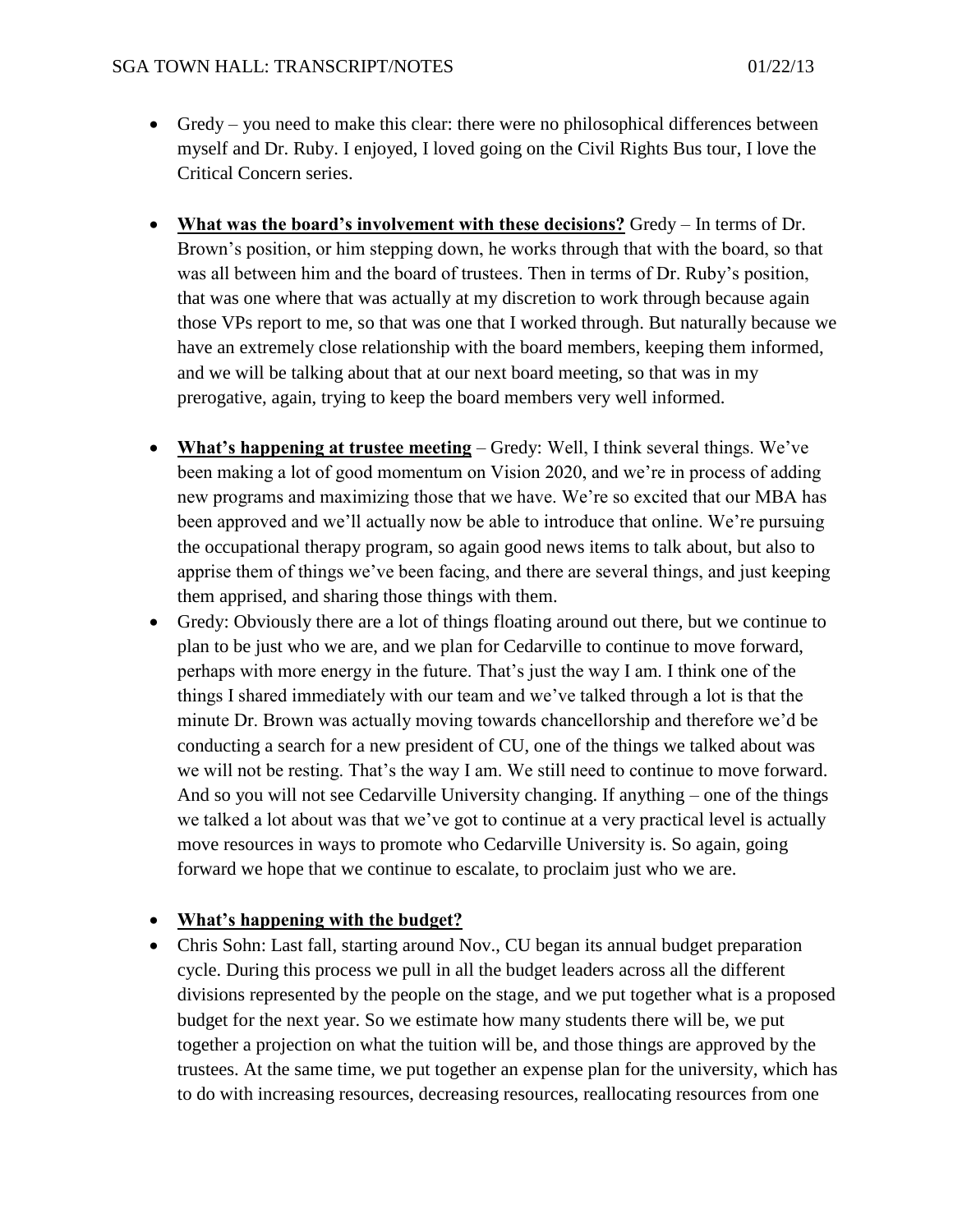place to another place that will add additional value. So through that process right before Christmas we develop what becomes a preliminary budget, if you will. One of the things we're going to talk about this week with the trustees, we will present that budget, present all the details, and then the trustees will vote to approve or not that budget. So the budget is in the final hands of the trustees, and that is one of the main agenda items that I'll be involved with, but it's an important agenda item for the entire university.

#### **In light of the resignation of Dr. Pahl, what's CU's policy on academic freedom?**

 Cornman: I don't have the academic freedom policy in front of me, but it is online. Our academic freedom is always bounded as a university by our founding documents including our doctrinal statement. This is not unusual – the AAUP since 1940 has granted religious institutions the ability to limit its academic freedom by its theological propositions. This was reaffirmed in 1996, and the AAUP wrote an article in a magazine called Academia which was specifically designed to help teams visiting universities and colleges who are faith-based with how to apply a faith-based environment with academic freedom. And so we continue to operate under the guidelines of the AAUP's 1940 statement governing academic freedom.

#### **Difference in university's dealings with tenured and non-tenured faculty?**

Cornman: All tenured professors have the same requirements as all administrators, all staff, all non-tenured faculty. All of us each year are required to sign an agreement that says we are to concur fully and completely with every part of our doctrinal statement. And that's true whether I'm a staff member, it's true whether you're a faculty member, it's true whether you're Bryan Burns or Dr. Gredy – we all have to do it. And it is a condition of employment at Cedarville University.

- **What are we looking for in next president?** Gredy: I know early on some thoughts have been that – our church constituency has told us that they thought that a president who can be out speaking in the churches, speaking in Christian schools, speaking to various groups – alumni groups – but also as we shared, fundraising's extremely important
- **How does the amount of funds donated differ between Dr. Brown's presidency and Dr. Dixon's?** – Bill Bingham: On average, it's basically exactly the same between Dr. Brown and Dr. Dixon. We average about \$6.2 million each year, give or take \$100,000, and we have years where we get as high as \$8.3 million that's given, and some years we get down to around \$5 million, but we average in the low 6 millions.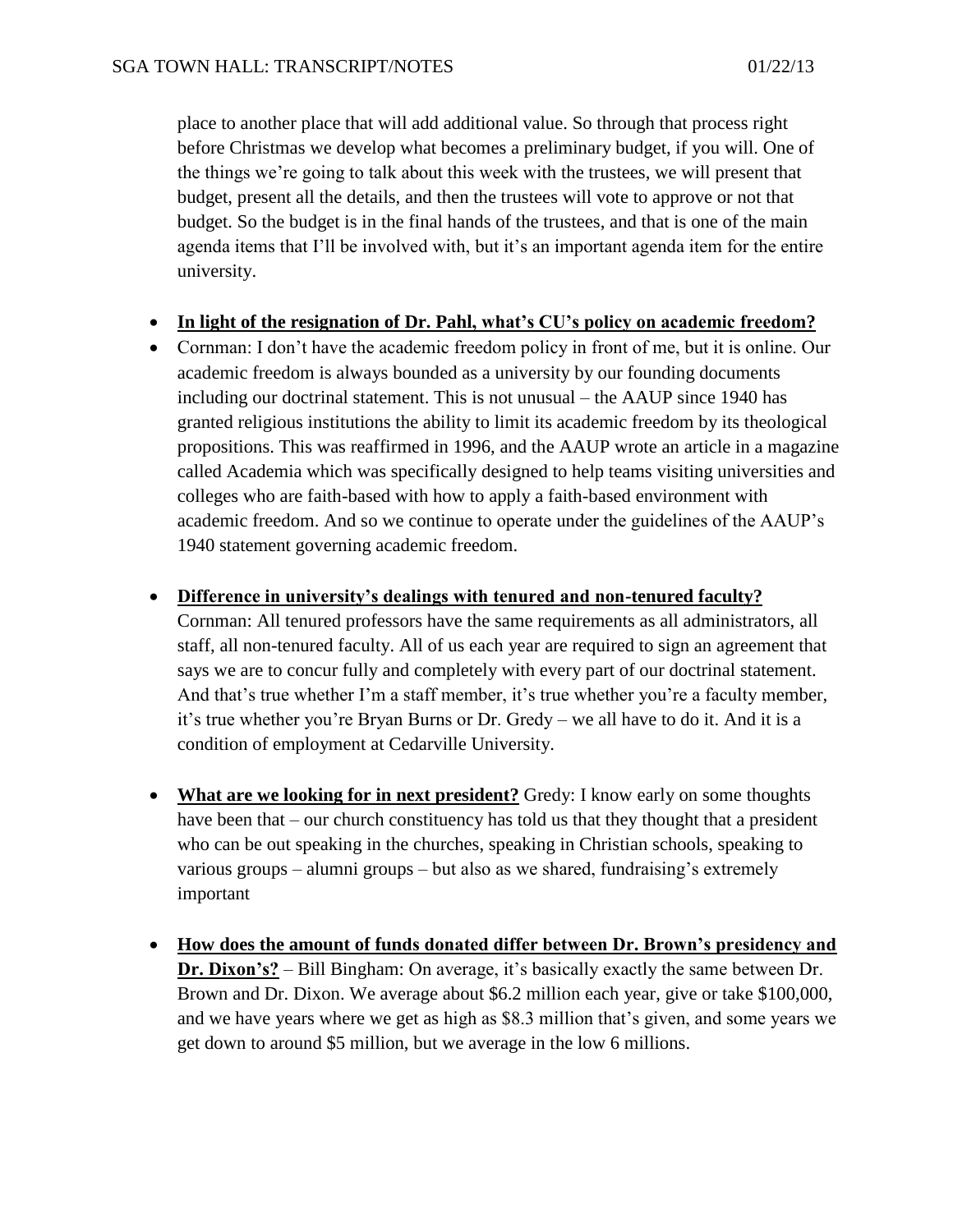- **What changes can we expect at CU, and what changes should we not expect?**
- Janice Supplee: I'm not sure that the students will notice any significant changes, but there are certainly some exciting things on the horizon, like in my area we're very excited about recruiting for new programs for adults and graduate students. So that's really exciting, and I think that really enhances the quality of every one of us who has a Cedarville University degree when we're offering a doctorate of pharmacy and an MBA – all of those increase the quality of each of our degrees. And we've got some exciting things going in China. In fact, right now we have five faculty and Jeff Reep in China right now. We have a couple of students who are here from China, and in addition to our efforts to recruit students, there's also some possibilities for developing business partnerships that are going to benefit you in terms of potential career opportunities, internships – so we're very excited about how God's working in China.
- Gredy: I really believe the future for Cedarville University is bright, but I do believe we need more Cedarville grads out there influencing for Christ, having the opportunity through their competency and the relationships they develop then to share the gospel. So again I just think the need is huge, and I do think the future is bright. We're constantly doing new things, new initiatives just to sustain Cedarville University for the long term and for future generations.

### *[[Questions from the audience – written on paper during the meeting]]*

## **If the philosophy major is eliminated, what will it look like for current philosophy students?**

 Cornman: Because of our accreditor, the Higher Learning Commission, we are required for each of our programs to maintain what's called a "teach out" plan. Once we accept a student, we are obligated to provide the entire program that they came in under. So if you are a phil. major, you will be able to graduate from Cedarville University with a phil. degree. That's our commitment, it comes through our catalogue; it comes through our obligations to our accreditor.

### **What was the time frame for faculty to respond to the Council's decision?:**

• Cornman – The process begins May of the previous year, so for this term is started in May of 2012. They collected Data throughout a good portion of the fall that was turned over to the dean of the college. The members reviewed it; we met as an Academic Council I think it was Dec. 9 to review that; on Dec. 10 I sent a letter to the department telling them the decision of the A.C., notifying them that this would be the recommendation we would be giving to the trustees, and we gave them 30 days to respond. On Dec. 8, while I was home sick with the flu, I got an email from a member of the department that I missed, so we have extended the deadline of the response until Wednesday at 10:00 am.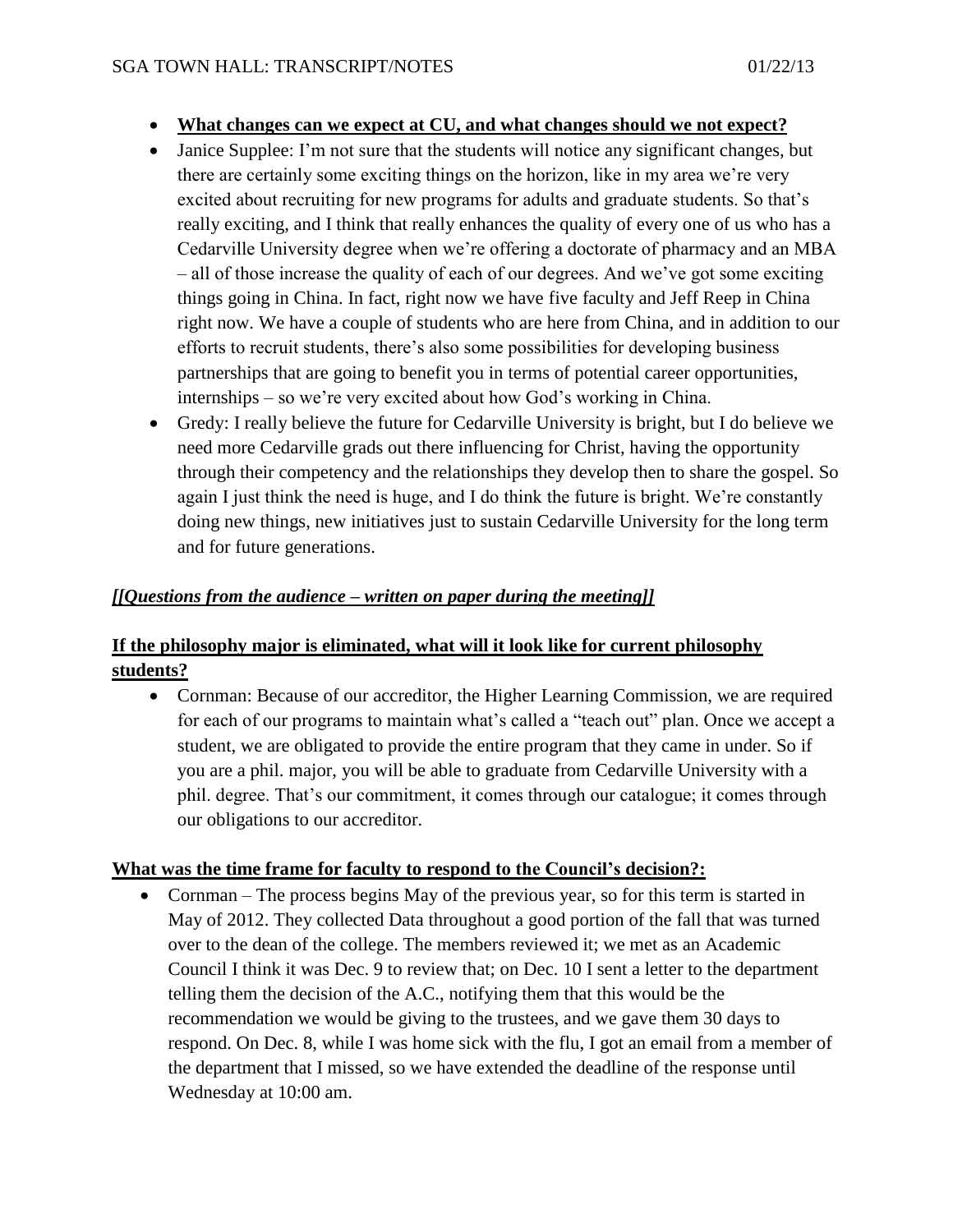### **What's the direction of University for the future?**

- Gredy: I think we're just continuing to build on what's been developed in the past. In fact, it's just very unusual that in 60 years, you only have 3 presidents, and that's just amazing. Cedarville has a unique place. When you think of the unique mix of programs that we have – liberal arts and professional programs – and then you look at our Christian Ministries division as an example and everything – we're doing a lot of good work here.
- Gredy: None of the others (colleges he's worked at) have VP position usually they have four or five people that help with that whole area, we have a much larger staff...so I think CU being so unique, so through chapel, through the Bible minor, through everything we're doing, it really has a unique place. So I just think that good things will continue to happen here.

### **Will there be some philosophy personnel changes?**

• Cornman: It potentially could. The letter that went out to the department on Dec. 10 indicated that this decision could potentially result in the loss of a faculty member.

# **Some board members didn't know about Ruby's resignation until the students did. Is there any way there could be better communication?**

 Gredy: Zak and I have already started talking about – but it is quite common that the president of SGA would give a report at the board, so I've already started working on that; we have a full agenda this time, but hopefully by spring – there is an art to change, I have to come alongside the board members because they're busy with other things, so I help them see some of these things that are important. But I do believe we need to find more venues for students – that's why we're here. That's why I have this position – we're here to serve students. So I think we will work with the board to find ways that – in the board, there are committees, and one of the committees is the Student Life committee. (Zak hasn't visited, means to start that) – but more importantly to give a report so the board members know what it's really like for students. So we're beginning to work on that. We're also beginning to talk about that for faculty. Faculty too – it would be nice if they could give a report.

### **How to conduct ourselves?**

- Gredy: Be gracious. Just trying to be kind to one another…looking for opportunities to pray.
- Gredy: That word "transparency" comes up a lot. We really are serious we want to be transparent. I know I had a blog that I put out on truth-telling, and one of the reasons I put in my blog about truth-telling is just because of my observation of leaders that sometimes they work in shades of grey, they don't tell everything. I think one of the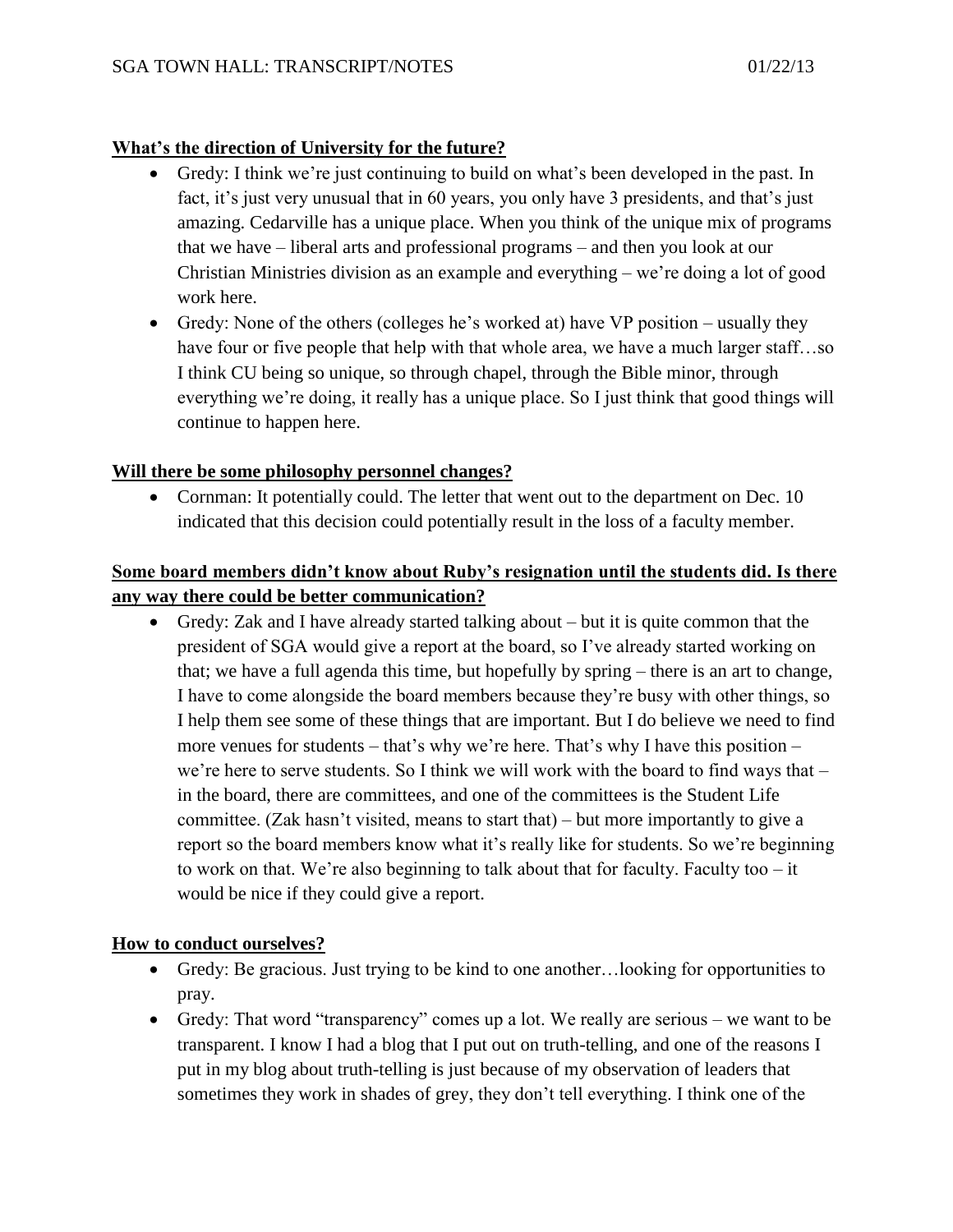hardest struggles I have is even in truth-telling – and I have trusted advisors who have been calling and praying for us and helping us with this. When you're even in this particular situation where you're honoring an agreement – that is telling the truth. But I do think this thing about transparency – just like we're doing tonight – we should be able to share with you everything about our budget, we should be able to share with you those things that we're doing – we need input, as I told Zak – that's where I get some of my freshest ideas. Students seem to have fresh ideas.

### **Why were we not better informed about Ruby?**

 Gredy: Carefully we had to work through the process, work with Dr. Ruby and actually share with them (board members) the actual timeline so he understood perfectly how we were going to inform everyone and when, because again I needed to respect him and needed to make sure he thought it was appropriate, so we actually informed the board prior to that day, and so we had a whole timeline worked out with sensitivity to him and those who we report to, so we simply followed that timeline. I know that Janice Supplee actually worked through that with Dr. Ruby –

### **Why was it the administration and not Ruby who told students about his resignation?**

 Gredy: Again, because there are just so many people affected and the board didn't even know, so again going through those groups that needed to be notified, so that's what we did.

### **Any other departments considered cutting?**

 Cornman: Are we looking at other programs? Yes. We have already cut eleven programs over the course of the past two years. It's not fair to talk about the programs that are under review at this point until the faculty of those programs are notified, and so I would prefer not to do that. There is one more that the trustees are voting on – and I have not heard a single complaint about this – but we are eliminating the BA in physics. They will vote on it this time. They have already voted on the end of the Church Music major and the American Studies major – that was last year, and that took place this fall. They will continue to review what we review, and as we've already indicated, every program will be reviewed at least every five years.

# **Any way the school could be more proactive instead of reactive about communicating important issues?**

 Gredy: Yes, and that's where students really can give invaluable advice. And I think we were talking about even academic things as we're thinking about new initiatives, thinking about changes, we need to remember to be proactive, to let you know, to let you be thinking – and also to get good input. One of the things is we are fairly large, we are fairly complex, but one of the things that I keep reminding myself is we have to be much